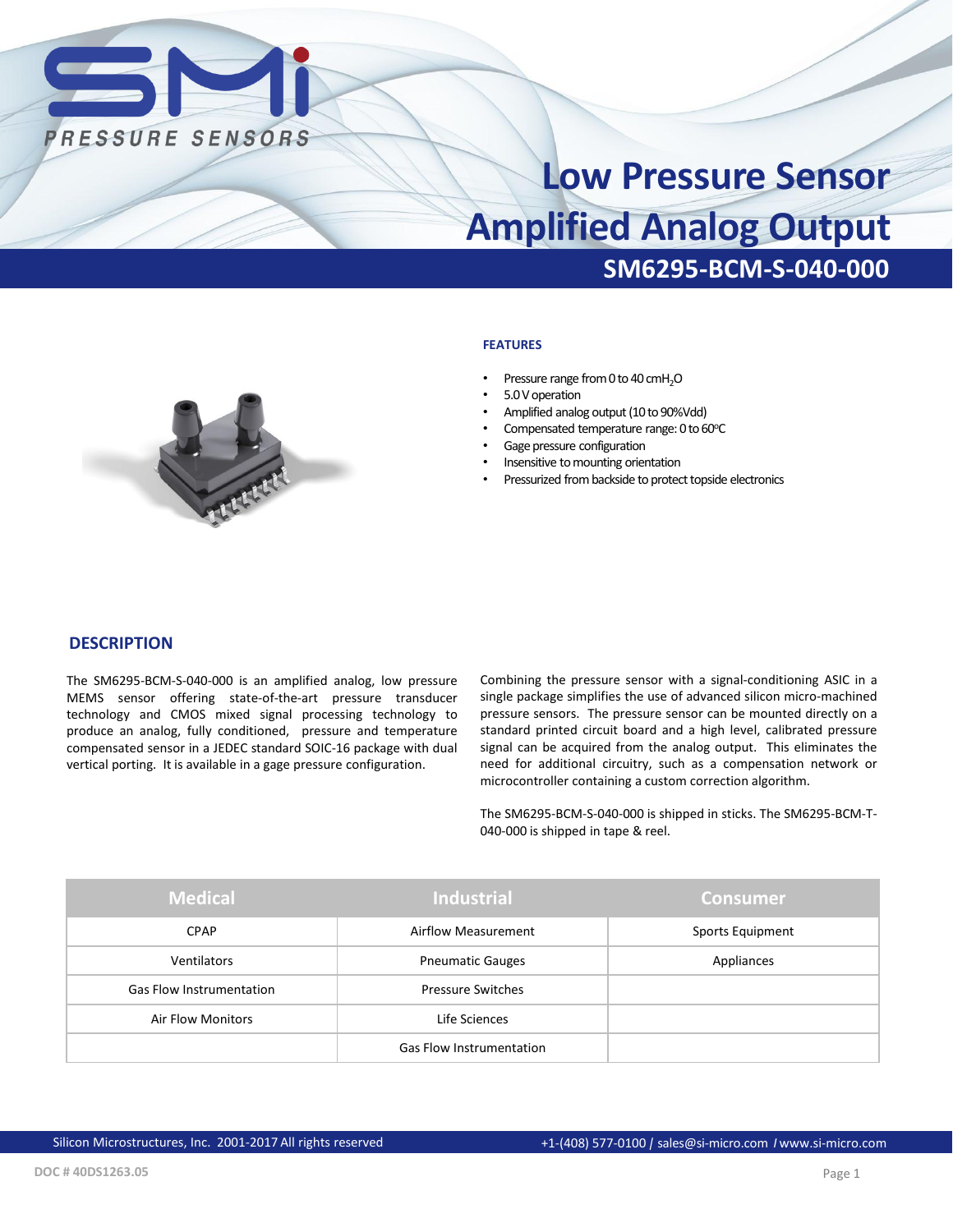

## **Absolute Maximum Ratings**

All parameters are specified at Vdd = 5.0 V supply voltage at 25 $^{\circ}$ C, unless otherwise noted.

| No. | Characteristic               | Symbol                      | Minimum | <b>Typical</b> | Maximum | Units  |
|-----|------------------------------|-----------------------------|---------|----------------|---------|--------|
|     | Supply Voltage               | $V_{DD}$                    | 0.0     |                | 6.0     |        |
|     | <b>Operating Temperature</b> | י ט                         | $-20$   |                | +85     | $\sim$ |
|     | <b>Storage Temperature</b>   | $\mathsf{I}_{\mathsf{STG}}$ | -40     | ۰              | $+125$  | $\sim$ |

| No. | <b>Product Number</b>                                          | <b>Operating Pressure</b> |            | <b>Burst Pressure</b><br>$(P_{\text{RURST}})^{(a, c)}$ |  |
|-----|----------------------------------------------------------------|---------------------------|------------|--------------------------------------------------------|--|
|     | SM6295-BCM-T-040-000 <sup>(d)</sup><br>SM6295-BCM-S-040-000(e) | 40 cm $H2O$               | $±4.8$ PSI | $±6.0$ PSI                                             |  |

#### **Notes:**

a. Tested on a sample basis.

b. Proof pressure is defined as the maximum pressure to which the device can be taken and still perform within specifications after returning to the operating pressure range

c. Burst pressure is the pressure at which the device suffers catastrophic failure resulting in pressure loss through the device.

d. Shipped in Tape & Reel

e. Shipped in sticks

| No. | Characteristic                       | Symbol               | Minimum | <b>Typical</b> | Maximum | <b>Units</b> |
|-----|--------------------------------------|----------------------|---------|----------------|---------|--------------|
| 6   | Supply Voltage                       | $V_{DD}$             | 4.75    | 5.0            | 5.25    | v            |
| 7   | <b>Supply Current</b>                | <b>VDD</b>           |         | 4.5            |         | mA           |
| 8   | Zero Offset Voltage                  | V <sub>ZERO</sub>    |         | 10             |         |              |
| 9   | <b>Full Scale Output</b>             | <b>FSO</b>           |         | 90             |         | %VDD         |
| 10  | Full Scale Span                      | FS                   |         | 80             |         |              |
| 11  | <b>Compensated Temperature Range</b> | ${\tt T}_{\tt COMP}$ | 0       |                | $+60$   | °C           |
| 12  | Accuracy (f)                         | <b>ACC</b>           | $-2.5$  |                | $+2.5$  | %FS          |

#### **Notes:**

f. The accuracy specification applies over the compensated temperature range. This specification includes the combination of linearity, repeatability, and hysteresis errors over pressure and temperature .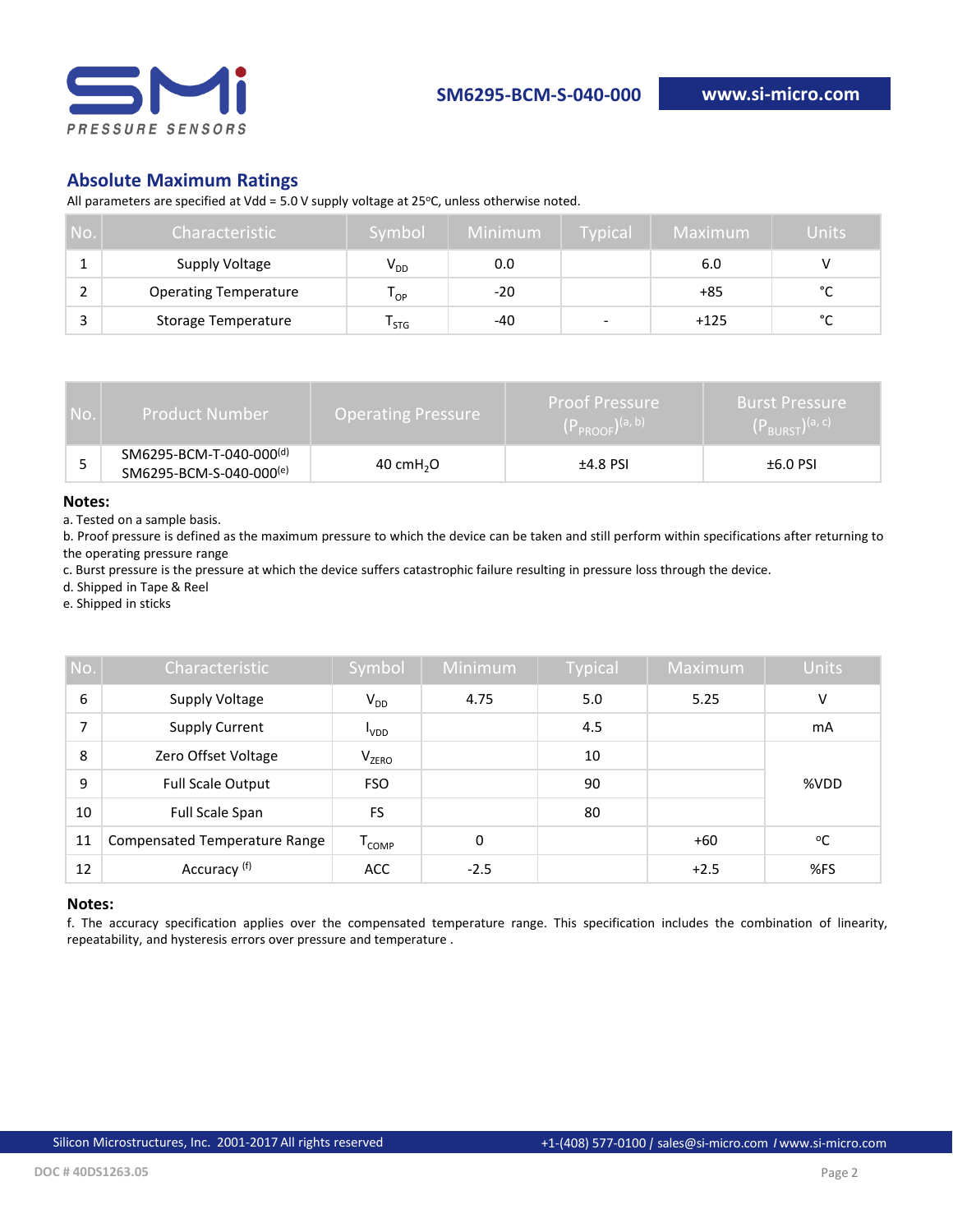

## SOIC-16 (C) Vertical Package Dimensions









#### **Notes:**

- All dimensions in units of [mm]
- Moisture Sensitivity Level (MSL): Level 3
- Wetted materials: Silicon, glass, copper, silicone, epoxy, mold compound.
- Tolerance on all dimensions ±0.13 mm unless otherwise specified.
- [B] is tube connected to bottom side of sensor die.
- [T] is tube connected to top side of sensor die.
- An increase in bottom pressure will result in an increase in sensor output







**Bottom View** 

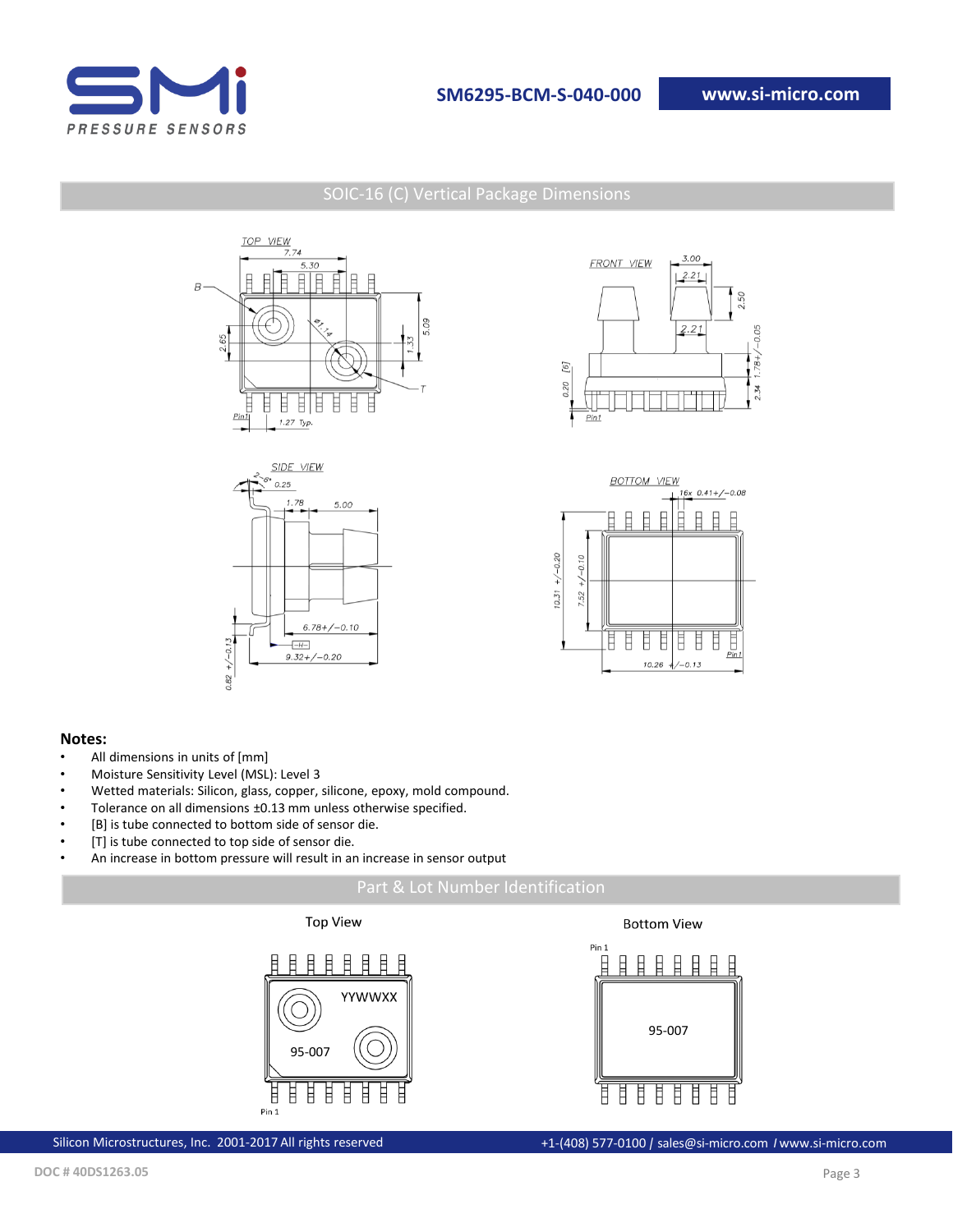

SM6295 Applications Circuit



"C1, C2" need to be in close proximity of the device

| Pin No.          | <b>Pin Function</b>       |
|------------------|---------------------------|
| $\mathbf 1$      | ${\sf NC}$                |
| $\overline{2}$   | ${\sf NC}$                |
| $\mathbf{3}$     | ${\sf NC}$                |
| $\sqrt{4}$       | ${\sf NC}$                |
| $\overline{5}$   | ${\sf NC}$                |
| $\boldsymbol{6}$ | GND                       |
| $\overline{7}$   | ${\sf NC}$                |
| $\,8\,$          | ${\sf NC}$                |
| $\boldsymbol{9}$ | ${\sf NC}$                |
| $10\,$           | Vout: Analog Output       |
| $11\,$           | VDD                       |
| $12\,$           | NC (I <sup>2</sup> C SCK) |
| 13               | NC (I <sup>2</sup> C SDA) |
| $14\,$           | ${\sf NC}$                |
| 15               | ${\sf NC}$                |
| $16\,$           | ${\sf NC}$                |

#### **NOTES:**

• Do not connect to NC pins

• Pins 12 and 13 can be used for I<sup>2</sup>C digital interface. They then need pull-up resistors to VDD (e.g. 4.7 kΩ). When using only the analog output, do not connect to these pins.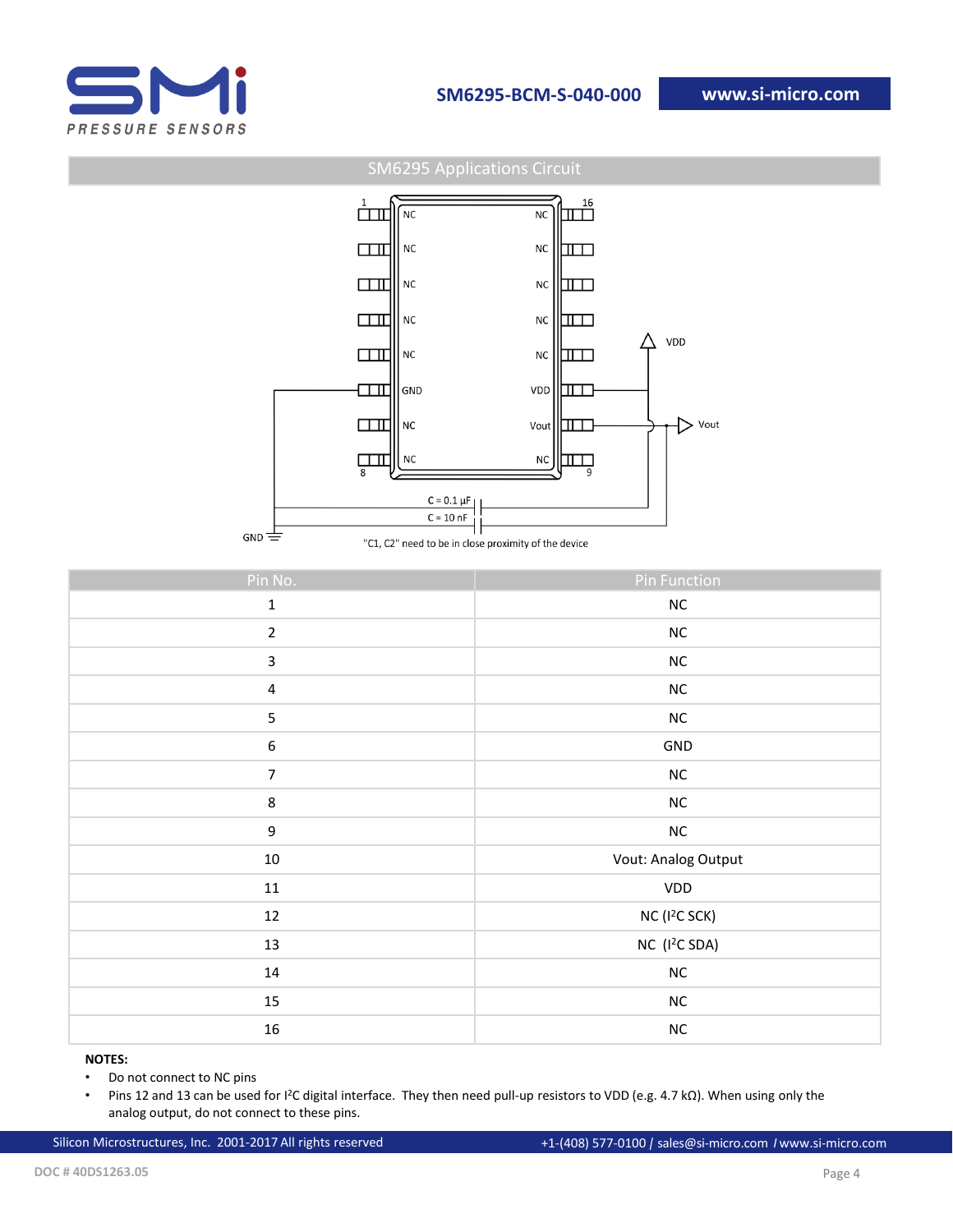

## **Ordering Information**

| Order Code           | Part   | <b>Minimum</b>         | <b>Positive</b><br><b>Marking Pressure Range Pressure Range</b> | Pressure Type   Configuration | Port          | <b>Shipping</b><br>Method |
|----------------------|--------|------------------------|-----------------------------------------------------------------|-------------------------------|---------------|---------------------------|
| SM6295-BCM-T-040-000 | 95-007 | $0$ cmH <sub>2</sub> O | 40 cm $H2O$                                                     | Gage                          | Dual Vertical | Tape & Reel               |
| SM6295-BCM-S-040-000 | 95-007 | $0$ cmH <sub>2</sub> O | 40 cm $H2O$                                                     | Gage                          | Dual Vertical | <b>Sticks</b>             |

# **Part Number Legend**



# **Qualification Standards**

REACH Compliant RoHS Compliant PFOS/PFOA Compliant For qualification specifications, please contact Sales at sales@si-micro.com